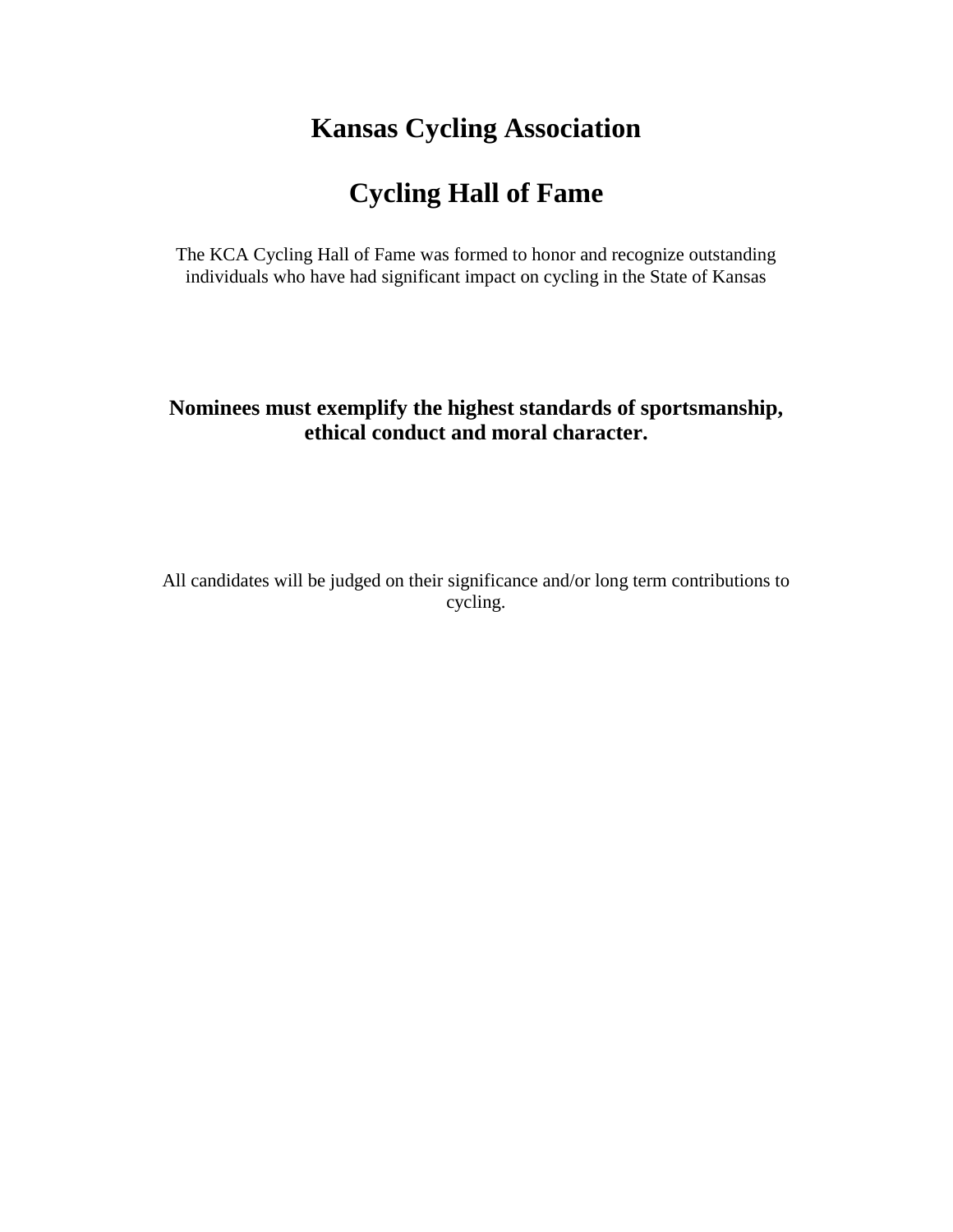### **KCA Cycling Hall of Fame Induction Categories**

#### **Athlete:**

- Nominee must be or have been a resident of Kansas  $\bullet$
- $\bullet$ Nominee must have been or is a nationally licensed racer
- Nominee must have had a significant impact on cycling in Kansas, defined as being at least a State Champion Podium
- Nominee must be a citizen in good standing

#### **Coach:**

- Nominee must be or have been a resident of Kansas  $\bullet$
- Nominee must have been or is a nationally licensed coach  $\bullet$
- Nominee must have coached at least 3 athletes to a State Championship Podium  $\bullet$
- Nominee must have demonstrated significant contribution to the growth of cycling and the number of athletes in the State of Kansas
- Nominee must be a citizen in good standing

### **Official:**

- Nominee must be or have been a resident of Kansas
- Nominee must have been or is a nationally licensed official  $\bullet$
- Nominee must have officiated events for at least 5 years
- Nominee must be a citizen in good standing

#### **Other:**

- $\bullet$ Nominee must be or have been a resident of Kansas
- Nominee must have demonstrated significant contribution to cycling in the State of Kansas though  $\bullet$ service as a member of the KCA or through volunteerism
- Nominee must be a citizen in good standing